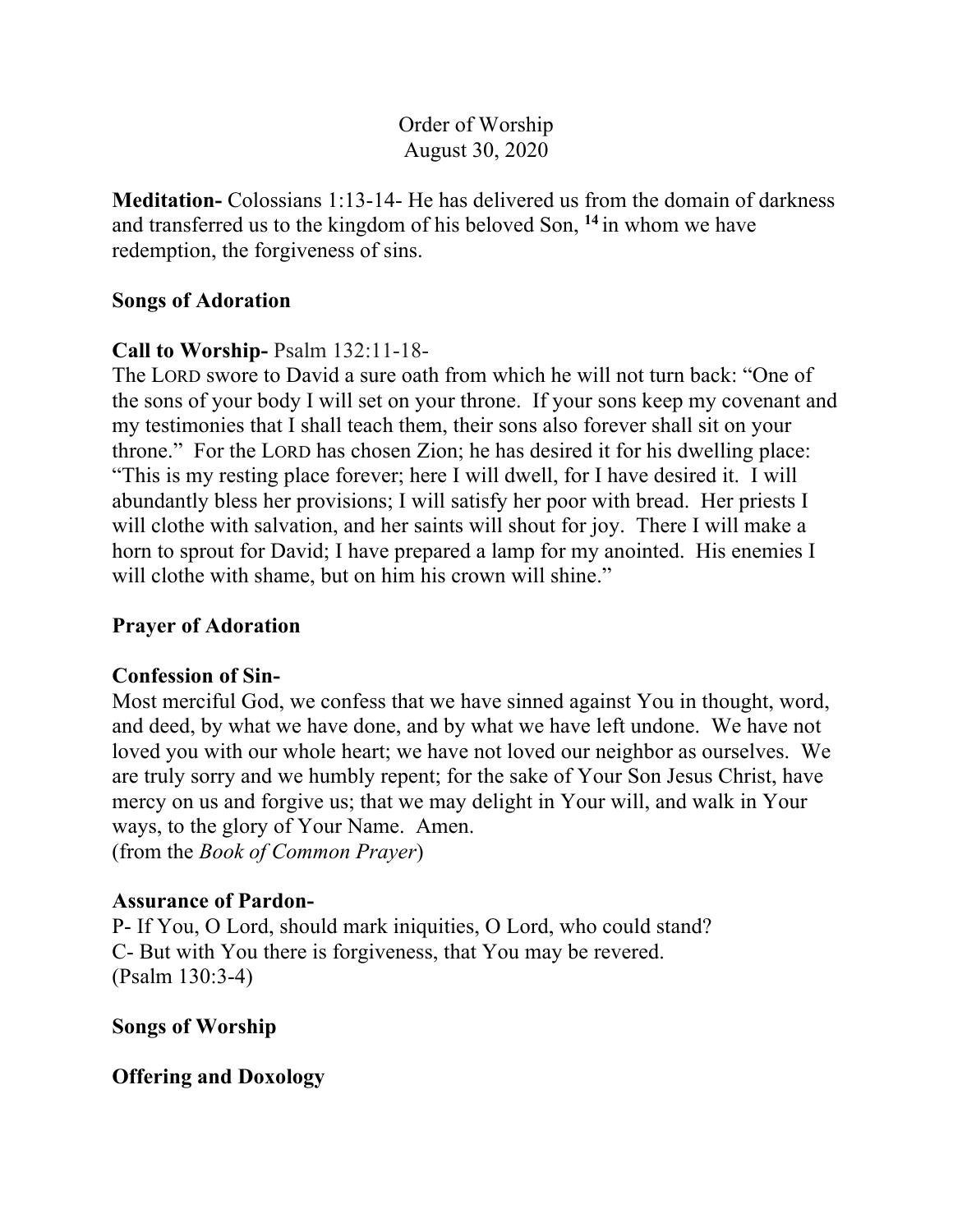# **New Testament Reading-** Philippians 3:12-21-

Not that I have already obtained this or am already perfect, but I press on to make it my own, because Christ Jesus has made me his own. Brothers, I do not consider that I have made it my own. But one thing I do: forgetting what lies behind and straining forward to what lies ahead, I press on toward the goal for the prize of the upward call of God in Christ Jesus. Let those of us who are mature think this way, and if in anything you think otherwise, God will reveal that also to you. Only let us hold true to what we have attained.

Brothers, join in imitating me, and keep your eyes on those who walk according to the example you have in us. For many, of whom I have often told you and now tell you even with tears, walk as enemies of the cross of Christ. Their end is destruction, their god is their belly, and they glory in their shame, with minds set on earthly things. But our citizenship is in heaven, and from it we await a Savior, the Lord Jesus Christ, who will transform our lowly body to be like his glorious body, by the power that enables him even to subject all things to himself.

#### **Announcements**

# **Song of Preparation**

**Sermon-** "Citizens of Heaven in the Cities of Men"

# **Sermon Text-** Jeremiah 29:1-14-

These are the words of the letter that Jeremiah the prophet sent from Jerusalem to the surviving elders of the exiles, and to the priests, the prophets, and all the people, whom Nebuchadnezzar had taken into exile from Jerusalem to Babylon. This was after King Jeconiah and the queen mother, the eunuchs, the officials of Judah and Jerusalem, the craftsmen, and the metal workers had departed from Jerusalem. The letter was sent by the hand of Elasah the son of Shaphan and Gemariah the son of Hilkiah, whom Zedekiah king of Judah sent to Babylon to Nebuchadnezzar king of Babylon. It said: "Thus says the LORD of hosts, the God of Israel, to all the exiles whom I have sent into exile from Jerusalem to Babylon: Build houses and live in them; plant gardens and eat their produce. Take wives and have sons and daughters; take wives for your sons, and give your daughters in marriage, that they may bear sons and daughters; multiply there, and do not decrease. But seek the welfare of the city where I have sent you into exile, and pray to the LORD on its behalf, for in its welfare you will find your welfare. For thus says the LORD of hosts, the God of Israel: Do not let your prophets and your diviners who are among you deceive you, and do not listen to